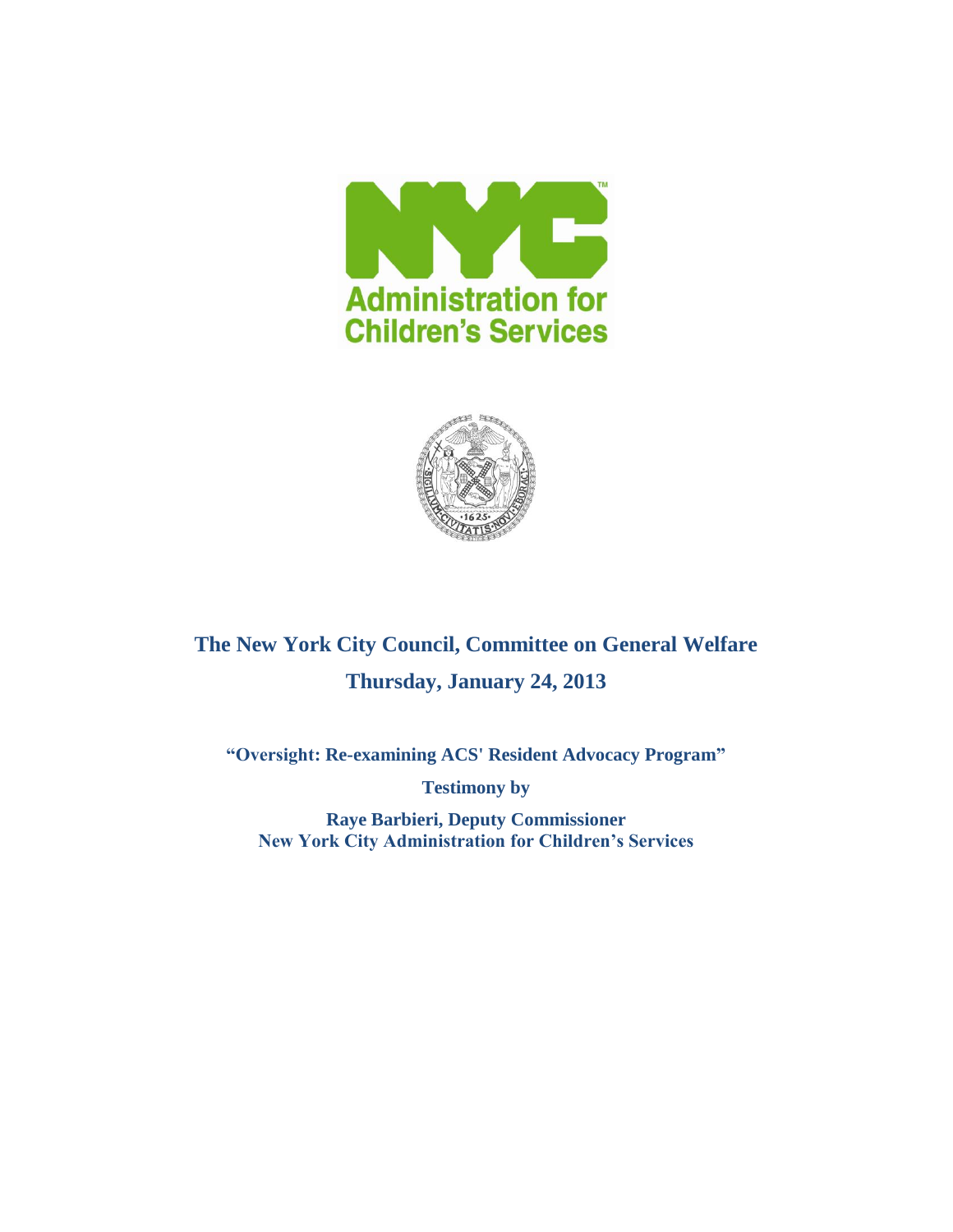### **The New York City Administration for Children's Services Raye Barbieri, Deputy Commissioner Testimony to the New York City Council Committee on Juvenile Justice January 24, 2013**

"Oversight: Re-examining ACS' Resident Advocacy Program"

Good afternoon Chair Gonzalez and members of the Juvenile Justice Committee. My name is Raye Barbieri and I am the Deputy Commissioner of the Division of Youth and Family Justice at the Administration for Children's Services. Joining me today is Stephanie Prussack, Associate Commissioner for Detention Services. I'd like to thank the Council for the opportunity to update you on ACS' Resident Advocacy Program.

As the Council knows, since the merger of Children's Services and the Department of Juvenile Justice, ACS has been building on successful city-wide reforms to help us better target the use of detention and safely reduce the number of youth in secure facilities. ACS takes the responsibility to provide safe and structured services to youth in detention very seriously. In addition to our detention reform work, in March 2012, Governor Cuomo signed the "Close to Home" legislation, allowing NYC youth who have committed low-level offenses to be placed in or near New York City to receive rehabilitative, therapeutic and educational services. With the significant strides we have made in detention reform and the Close to Home implementation underway, it is an important time to ensure that we have a direct line of communication with our youth and their families. We are committed to building a system that is responsive to their needs and concerns and incorporates their feedback into our operations. The Resident Advocacy

- 1 -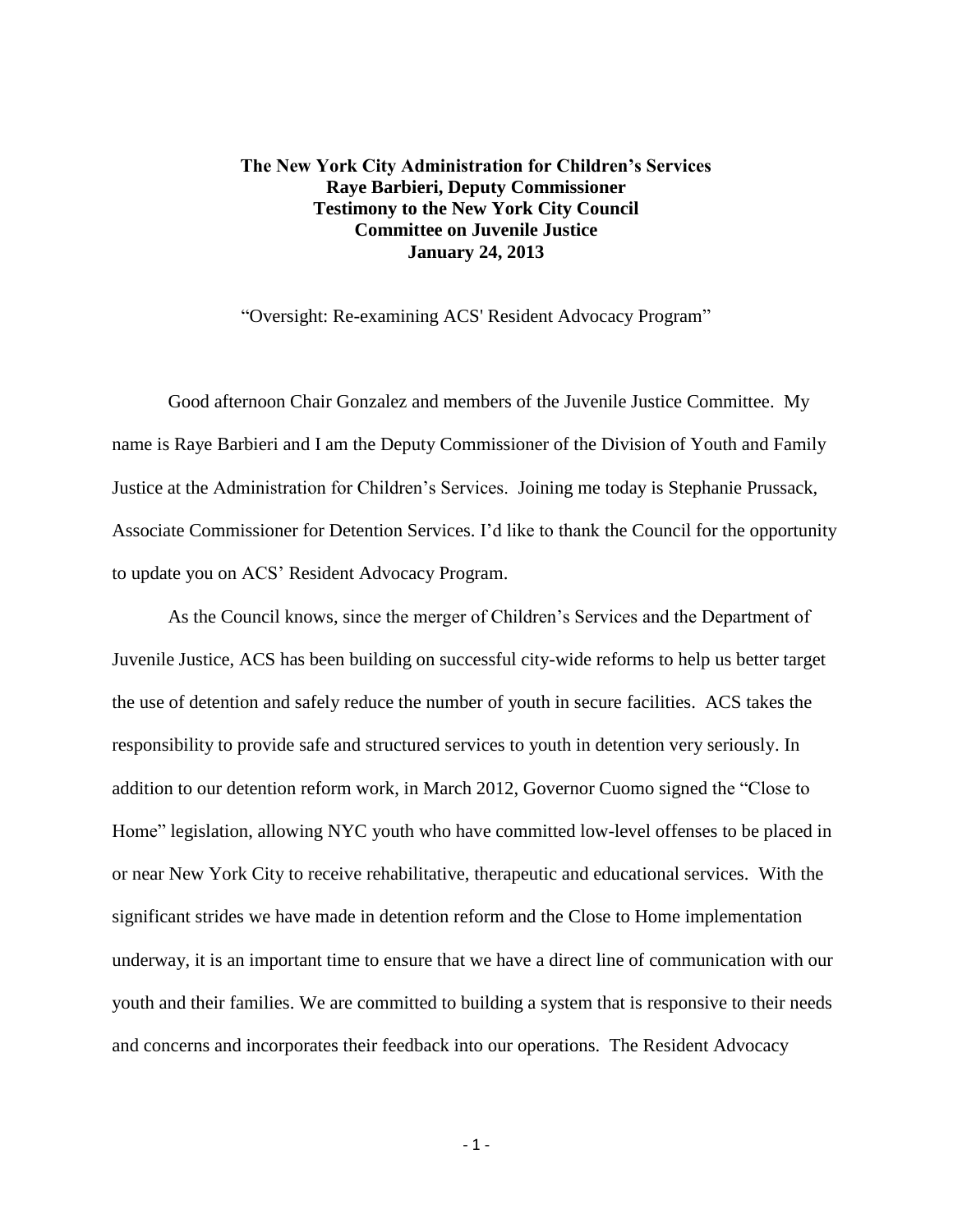Program is instrumental in helping ACS to obtain greater insight into what works and what we can improve in our Juvenile Justice residential facilities.

#### **Resident Advocacy Program Overview**

The Resident Advocacy Program was established at the Department of Juvenile Justice on July 1, 2008 to advocate for the rights of detained youth, enhance accountability, and strengthen services while monitoring the living conditions within the City's juvenile detention facilities. The Resident Advocacy Program achieves its mission primarily through active ombudspersons operating in our secure and non-secure detention facilities. Prior to the DJJ/ACS merger, each of the City's three secure facilities: Bridges Juvenile Center, Horizon Juvenile Center and Crossroads Juvenile Center had their own ombudsperson. When ACS closed the Bronx-based Bridges Juvenile Center in May 2011, we relocated the third ombudsperson to monitor our thirteen non-secure detention group homes. The Ombudspersons in secure detention report to the Executive Director of their respective facilities and the non-secure detention Ombudsperson reports to the Executive Director of Non-Secure Detention.

The role of the ombudsperson is to ensure that all youth understand their right to report and pursue a grievance and the process for doing so. Ombudspersons preserve the confidentially of all young people's identities while investigating and working to resolve and address the concern. The RAP process requires ombudspersons to promptly respond to the youth, acknowledge receipt of their complaint, and initiate an investigation within 24 hours of speaking with the youth. As per the Resident Advocacy Program directive, residents, parents, legal guardians, and other relevant parties may contact the facility ombudsperson to request services.

- 2 -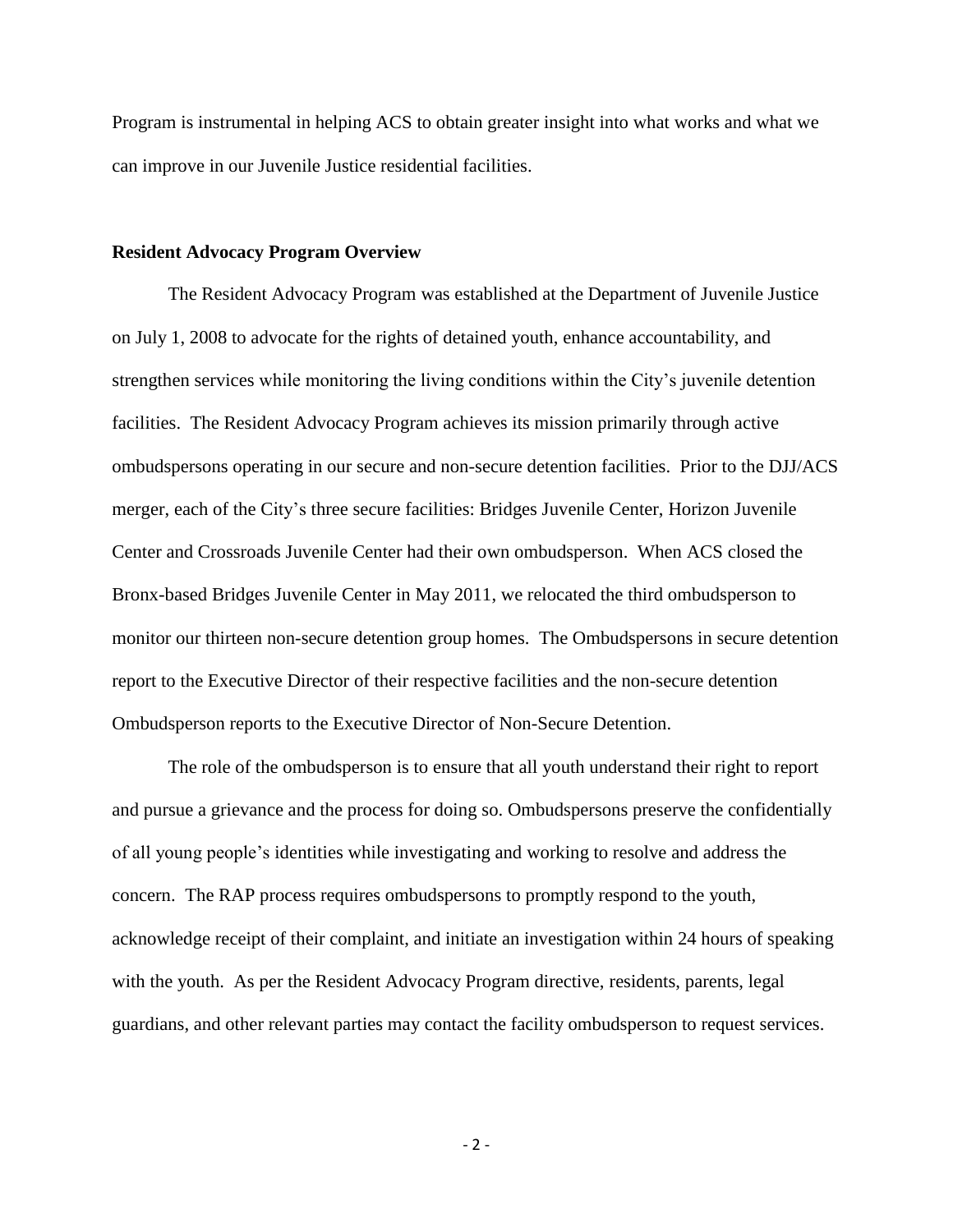At Orientation, youth meet their ombudsperson and receive the "Ombudsman Request Form." They are also notified of where to get additional forms. The form includes the youth's name, the type of complaint, and asks whether the youth would like their parent or legal guardian notified about their request. Youth may verbally request to meet with an ombudsperson or fill out the "Ombudsman Request Form" and place it in the "drop box" in their communal areas. Parents of youth can also reach out to ombudspersons to address any concerns they may have.

Complaints from youth run the gamut from concerns about the building temperature to requests for clothing, personal supplies and programming. In one instance, a number of youth complained to staff about the quality of soap in a facility. ACS was able to respond to their concerns by providing higher quality soap. In another case, youth were not satisfied with the food and snack choices that were provided. ACS was able to consult with a dietician to review and revise the menu to provide more healthy "kid friendly" meal and snack options such as baked chips and apples.

Despite the availability of the ombudspersons, youth in detention do not always feel empowered to advocate for themselves. Thus, over the years, we have broadened the role of the ombudspersons, encouraging them to not only address the concerns raised by others but also to take a proactive approach to youth advocacy. Therefore, in addition to fielding concerns, ombudspersons themselves also investigate and assess the quality of services and living conditions. Ombudspersons also attend the Group Oriented Analysis of Leadership Strategy (GOALS), which is the Division of Youth and Family Justice's monthly performance management meeting, to better understand issues that may impact our ability to serve youth.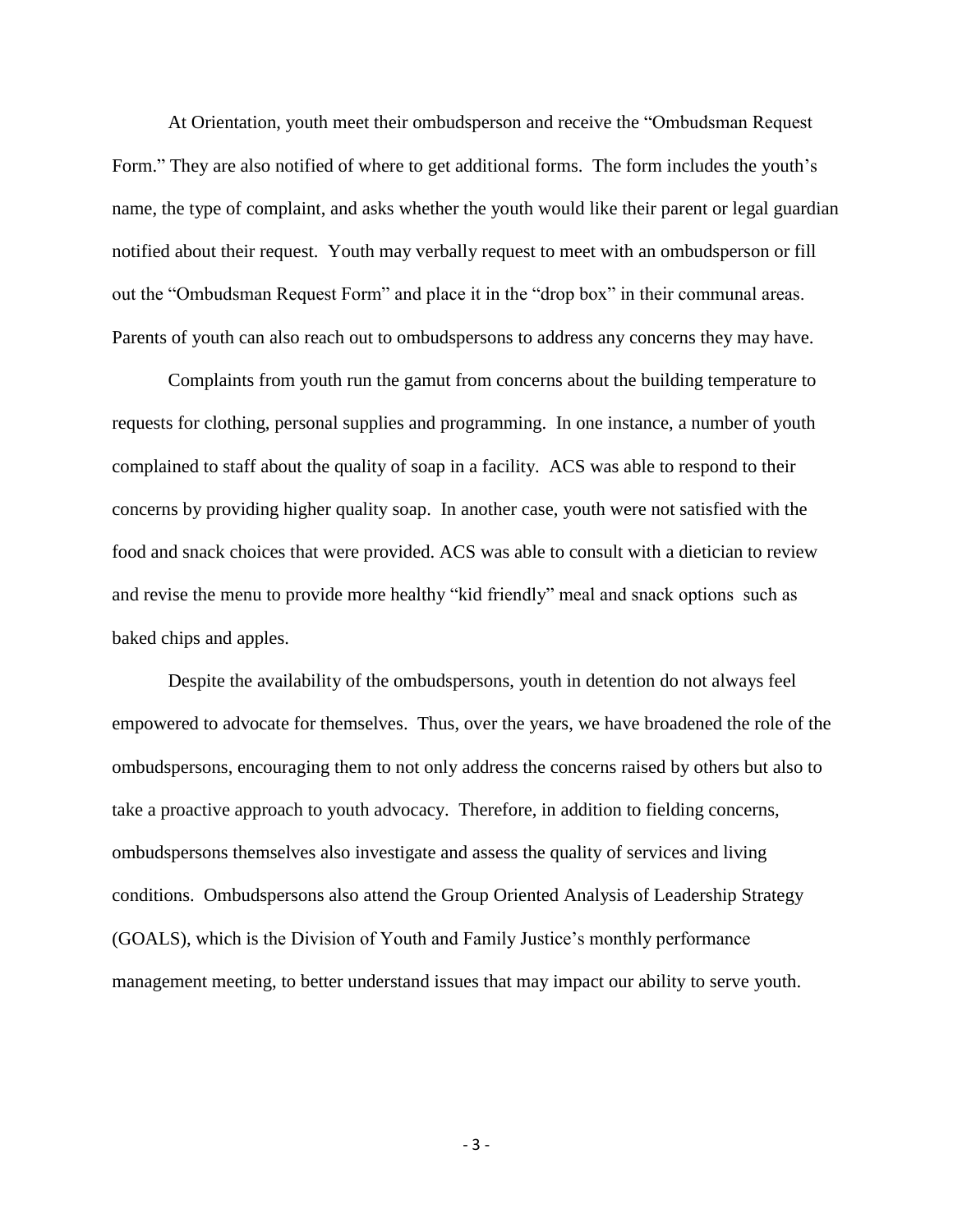Attending GOALS provides yet another route to advocate for youth, as it is an occasion to meet with senior leadership and allows for ombudspersons to provide input on broader ACS policies.

#### **Resident Advocacy Program Committee**

In addition to ombudspersons who field youth concerns and advocate for youth, ACS also established the Resident Advocacy Program Committee (RAPC). The RAPC replaced the New York City Department of Juvenile Justice's (DJJ) Ombudsperson Review Board (ORB), which had been in place since 1975. The RAPC is a committee, comprised of five non-ACS advocates who met monthly to hear, review and advise on matters that directly impacted the quality of life of detention residents. The RAPC worked in conjunction with the Executive Directors and Executive Division Staff of each detention facility and the ombudspersons.

RAPC meetings were used to review recurring themes in complaints and grievances, discuss program and agency updates, review newly developed protocols and policies, and analyze data. Ombudspersons also brought specific concerns to the committee members.

The last formal meeting of the RAPC was held in the Spring of 2012. The Commissioner met with RAPC members to discuss the implementation of Close to Home and the need for a larger, more comprehensive board to oversee all of the city's residential juvenile justice facilities. The Commissioner sought input from members as to the composition and responsibilities of this new Board so that ACS could both incorporate feedback from a broader group of individuals and institute greater transparency in the process.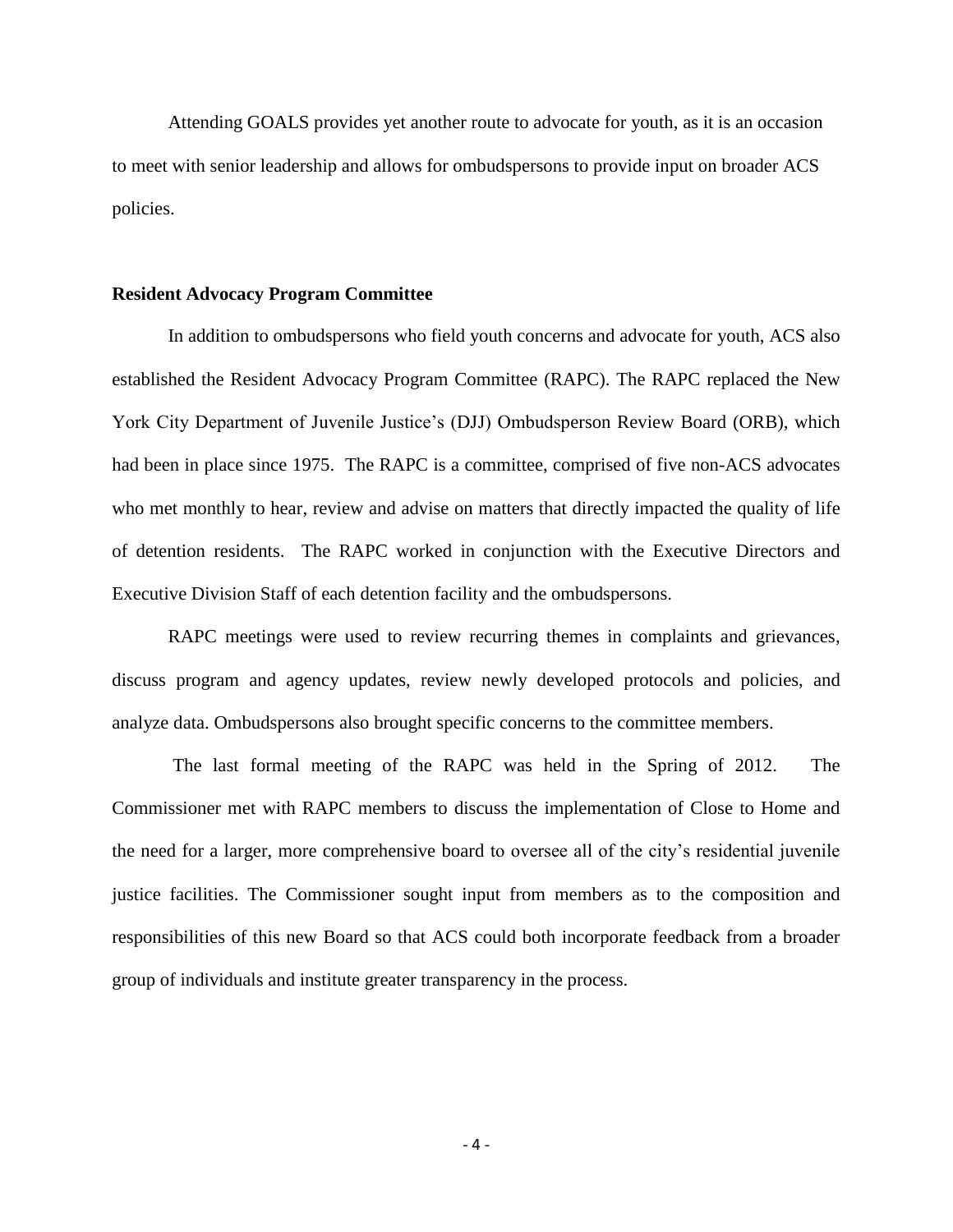## **Moving Forward – The Juvenile Justice Oversight Board and Residential Care Advocacy Program**

With the Close to Home initiative currently underway, ACS has recognized the need for a more robust oversight mechanism to adequately address young people's needs and to continuously monitor and improve the safety and strength of our programs, in both detention and placement. After reviewing similar oversight boards across the country and receiving input from various advocacy groups, ACS decided to reconstruct the RAPC into a new Juvenile Justice Oversight Board that will oversee both secure and non-secure detention, as well as non-secure and limited-secure placement. The Board will oversee secure and non-secure detention and placement facilities operated by ACS and those operated under contract with ACS. The Board will meet at least quarterly with senior ACS staff responsible for the operations of detention and placement facilities. The aim of the Board is to safeguard the rights of all adjudicated youth in ACS' care and custody, and to involve members of the community in monitoring the Agency's performance of its duties. Ombudspersons will continue to track, monitor and follow-up on allegations and determinations to share with the Board.

Juvenile Justice Oversight Board members will oversee the rights, safety and well-being of youth in ACS detention and placement sites. Board tasks will include: visiting facilities to assess the quality of services, monitoring operational issues, analyzing data on key system indicators, and discussing their findings with agency officials. The Board will make recommendations and develop resolutions based on their findings. Each year, the Board will issue a public summary. The Juvenile Justice Oversight Board will add a local layer of oversight to the State monitoring conducted by the New York State Office of Children and Family Services (OCFS). OCFS, who already oversee our detention facilities, plans to increase their

- 5 -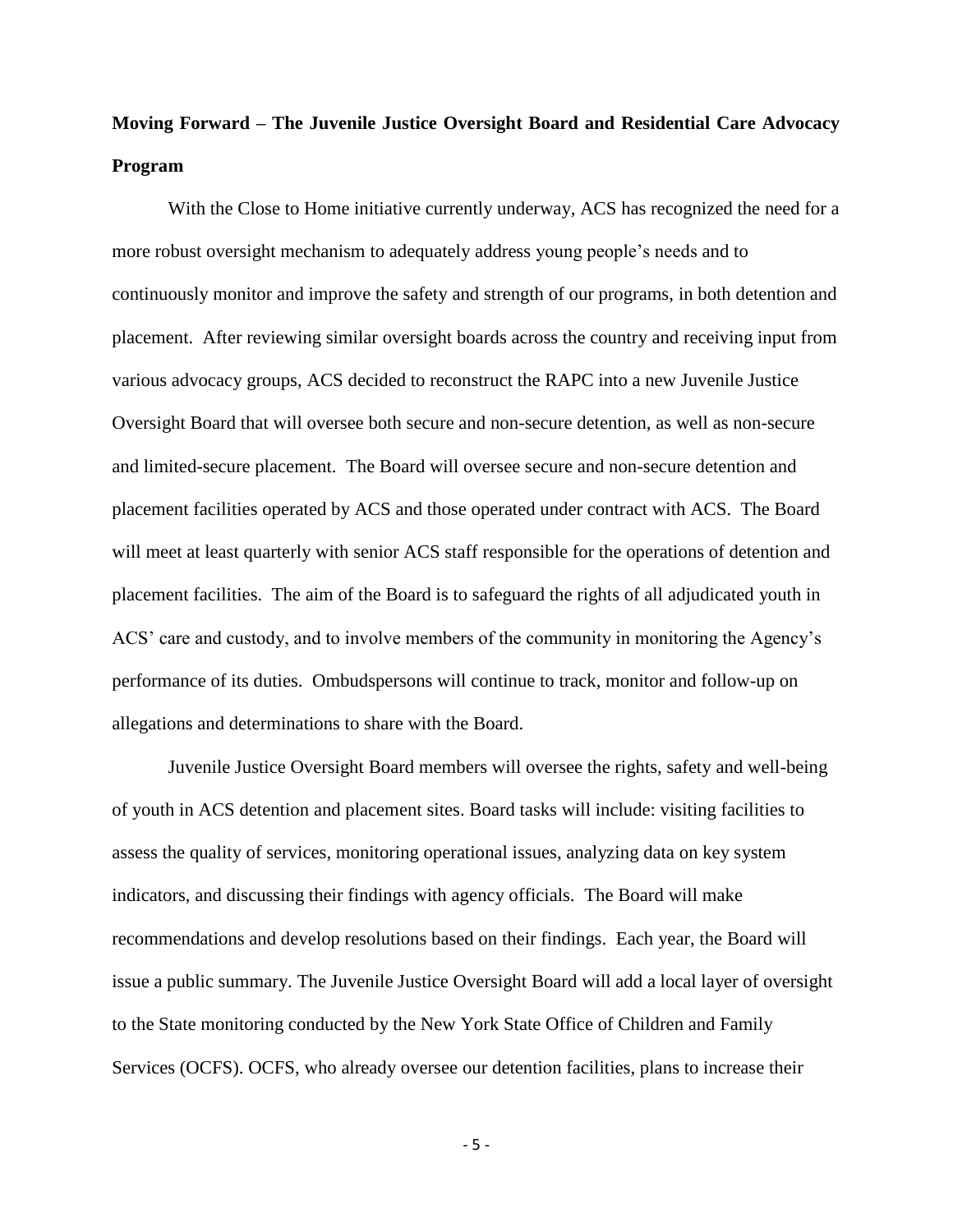team of people who oversee our Close to Home placement facilities to thirty plus staff members. These individuals are dedicated to monitoring ACS – they will conduct site visits, develop performance indicators for both ACS and our contracted providers, and review cases. In addition, ACS will continue to provide incident reports, census reports, and other necessary program and youth updates to OCFS on a daily basis.

The Juvenile Justice Oversight Board will be compromised of approximately ten to fifteen people and current RAPC committee members who apply will be offered a position on the Board. For those interested in becoming members of the Board, ACS is currently reviewing applications and the application may be found on ACS' website. The Juvenile Justice Oversight Board will include at least one parent of a juvenile justice-involved youth, one young person with personal experience in the Juvenile Justice system, and one member of the Legal Aid Society. We also plan to include members with substantial experience in the fields of education, mental health and juvenile justice systems operations. Applications for membership on the Board are due by February 28, 2013, after which they will be reviewed by an internal committee at ACS. We encourage the City Council to direct any potential board applicants to our website and we have applications with us here today to handout to any interested candidates.

In addition to reconstructing the RAPC into the new Juvenile Justice Oversight Board, ACS will be hiring two additional ombudspersons to augment our existing RAP team and the expanded team will be renamed the Resident Care Advocacy Program (RCAP). To encourage independent oversight over the Division of Youth and Family Justice, we are moving the Resident Care Advocacy Program into the Office of Advocacy, which is ACS' portal to the public, working to make sure that parents, foster parents and youth are aware of their right to due process. While the ombudspersons will now report to the Director of the Office of Advocacy,

- 6 -